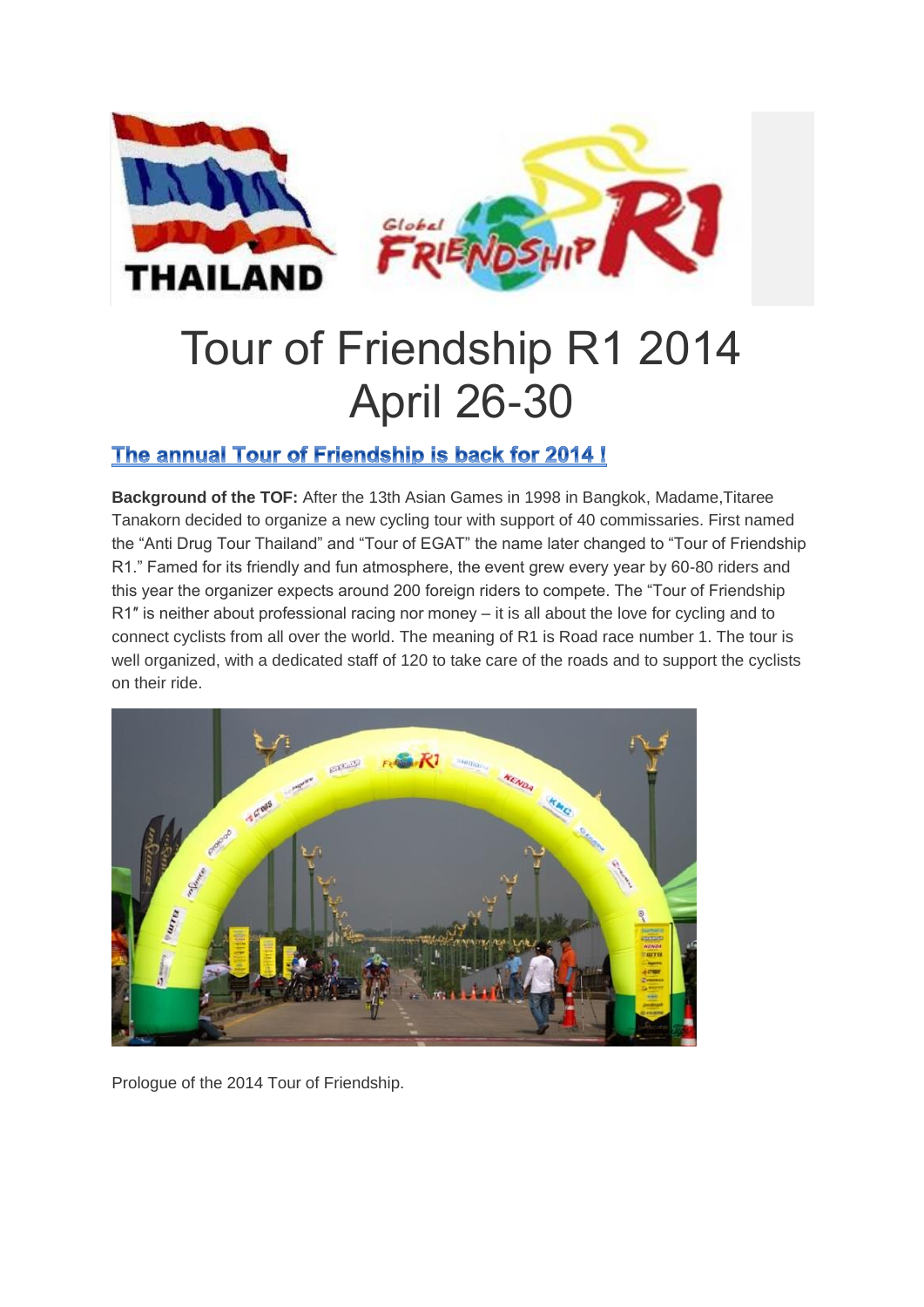#### **CLASSIFICATION OF CATEGORIES**

- Junior
- Open
- 30-39 years
- 40-49 years
- 50-59 years
- Men Master
- Lady (Open)
- Lady ( 40 yrs. Up )
- **vip.** Cyclist

### **COMPETITION RULES and REGULATIONS**

- Riders who do not get the overall prize, still have the right to ride on the next day, to get the stage winner.

- Riders must sign in on the roster sheet at the start (0700) and finish of every race day. Not signing in will result in DNS and DNF status for the rider.

- There is no feeding point on the course. Refreshments shall be supported by the commissaries after the first 50 km until just before the last 20 km to the finish line.

- ONE team vehicle (4 wheel vehicle only-NO motorcycles) is allowed for teams consisting of 4 riders or more.

- All riders will be provided with a number plate, which needs to be be affixed to their bicycle, plus 2 body numbers. All number plates shall be well fixed, must be as provided, not being cut, folded, defaced or modified.

- Competing teams are notified to bring own spare bicycles and spare parts for the entire competition as no spare bicycles and spare parts will be supplied.

- Only telephones and radios are allowed for communication during the race.
- Jerseys without sleeves shall be forbidden.

- Helmet is compulsory.

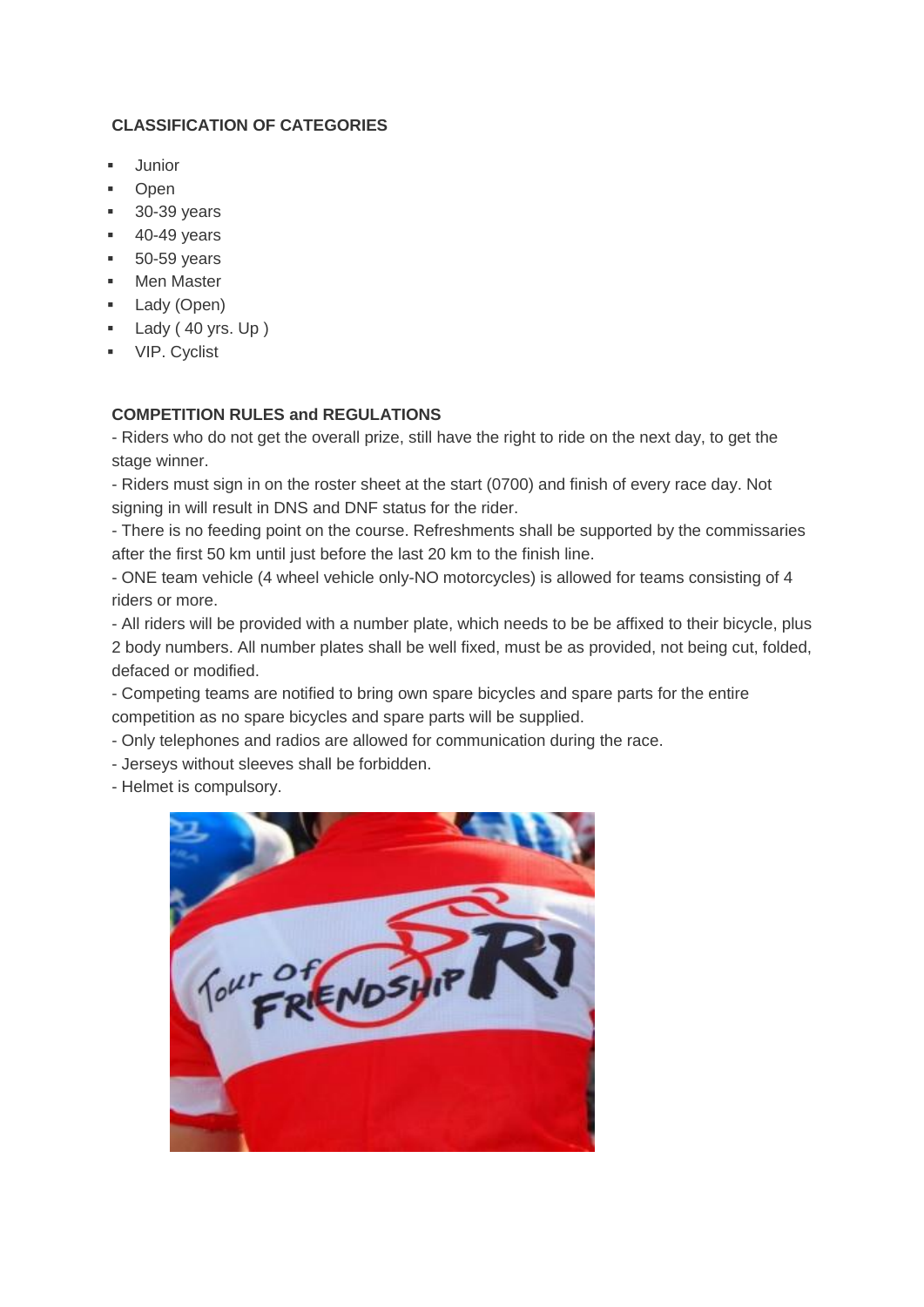#### **Bonus**

- King of Mountain 1st place – 5 seconds bonus - Stage Winner 1st place – 10 seconds 2nd place – 6 seconds 3rd place – 4 seconds 4th place – 2 seconds 5th place – 1 seconds

#### **DEADLINE for ENTRY FORMS**

Registration deadline is March 31, 2014. Early bird registration starts December 1, 2013. The entry fee of THB 16,900 (early bird) covers the race fee, hotels, food and transfer to and from the airport – more or less all expenses. .

#### **PRIZES**

The trophy is different every year but it always resembles a bicycle part. Trophies will be presented immediately after the finish of each stage, at the competition venue.

- Stage winner : Trophy to 1st 5th place of each category
- Overall prize : Trophy to 1st 5th place of each category
- King of Mountain (every category)

#### **FOREIGN TEAMS**

- Application Fee : 16,900 Baht per person.
- Accommodation : provided from April 24-25 2014. Including Hotel 5 nights, 5 Breakfasts, 5 Lunches, 5 Dinners, Vehicle Transfers (from and to the Airport).
- Transportation : arrange for foreign teams during the race by bus.

Make Sure for Registration and Payment… No Refund…..

Due registration fees are: 16,900.00 THB,

19,500.00 THB when paid after 15 Jan 2014

- Including transfer, Hotel ( sharing room )Extra paid 8,000 THB, Foods

- Van team cost = 3,000 THB per day/van with driver , No included fuel….Booking first…
- Shown Name list after payment

Hotel : Pavilion Rim kwai resort hotel)

<http://www.pavilionhotels.com/>

:::::::::::::::::::::::::::::::::::::::::::::::::::::::::::::::::::::::::::::::::::::::::::::::::::::::::::::::

### !!!Limited 250 Riders

:::::::::::::::::::::::::::::::::::::::::::::::::::::::::::::::::::::::::::::::::::::::::::::::::::::::::::::::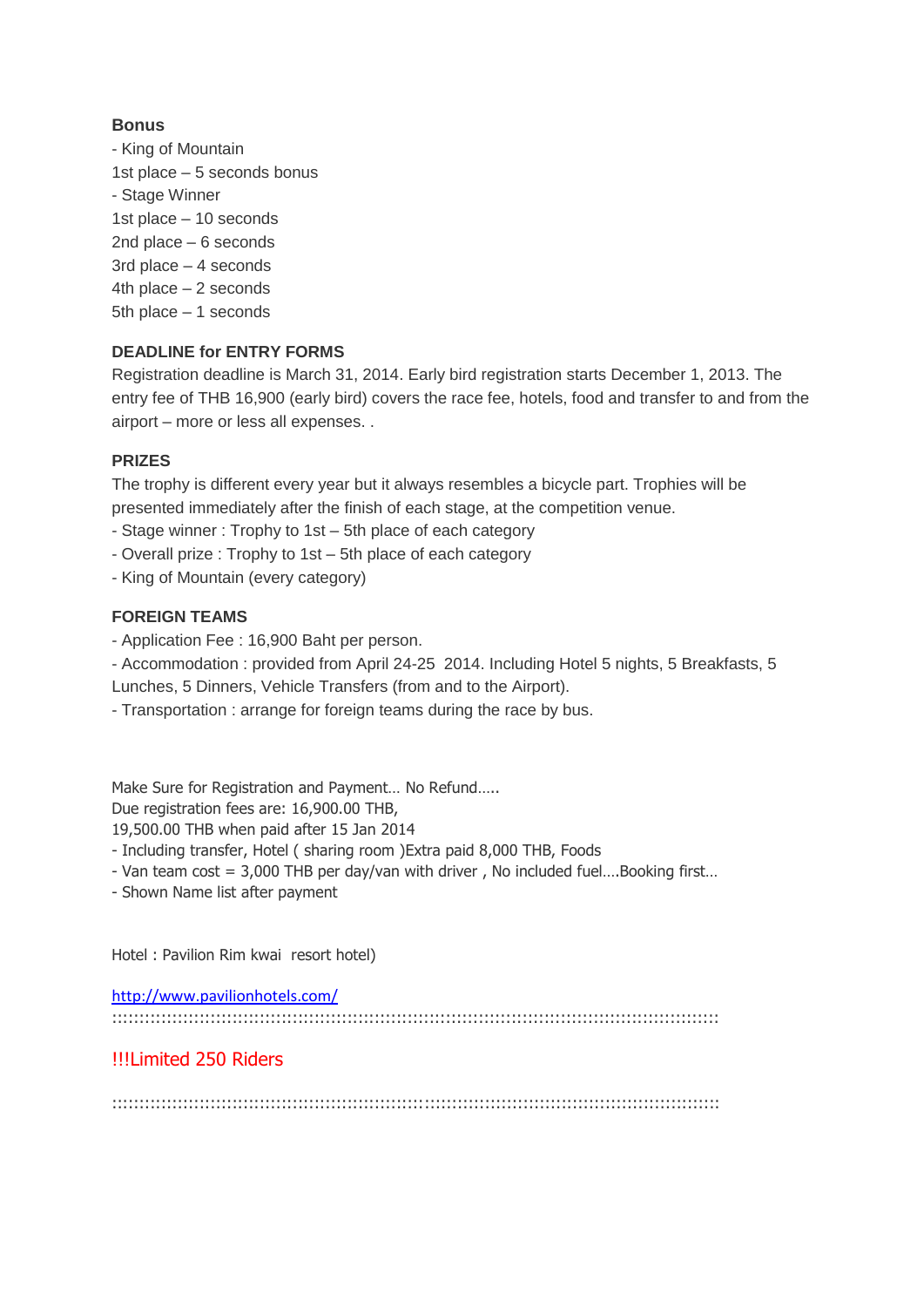· filling out below online form 

Participant information  $N$ ame $\cdot$ \*  $S$ urname $*$ Team<sup>\*</sup>  $Cat*$ Date of birth: $* =$ Gender:\* Nationality: \* Phone (Work): Phone (Home): Phone (Mobile):  $Fax No$ Email addr.\*\*: Home addr · City: Country: \* **Emergency Contact:** Phone (Home): Phone (Mobile): \* Required Payment procedure: By telegraphic transfer, ATM or bank deposit: Bank name: BANGKOK BANK, Rachaviti Branch A/C Name: TITAREE TANAKORN A/C no.: 131-0-709-801 **SWIFT CODE: BKKBTHBK** Please pay to our bank account WITHOUT DEDUCTING THE TRANSFER CHARGES After paying in, send us a copy of your ATM or payment slip by e-mail or fax, mentioning your [Tracking Number], and, in case of payment/deposit slip, also the time when the payment was made.  $FAX: + 6628796588$ 

Email: titareet@gmail.com

When using any form of cyber-banking payment, make sure that the bank sends us a copy of your payment proof by entering our e-mail address in the appropriate field and the [Tracking Number] as reference.

By cheque: Send it by mail, mentioning your [Tracking Number], to: